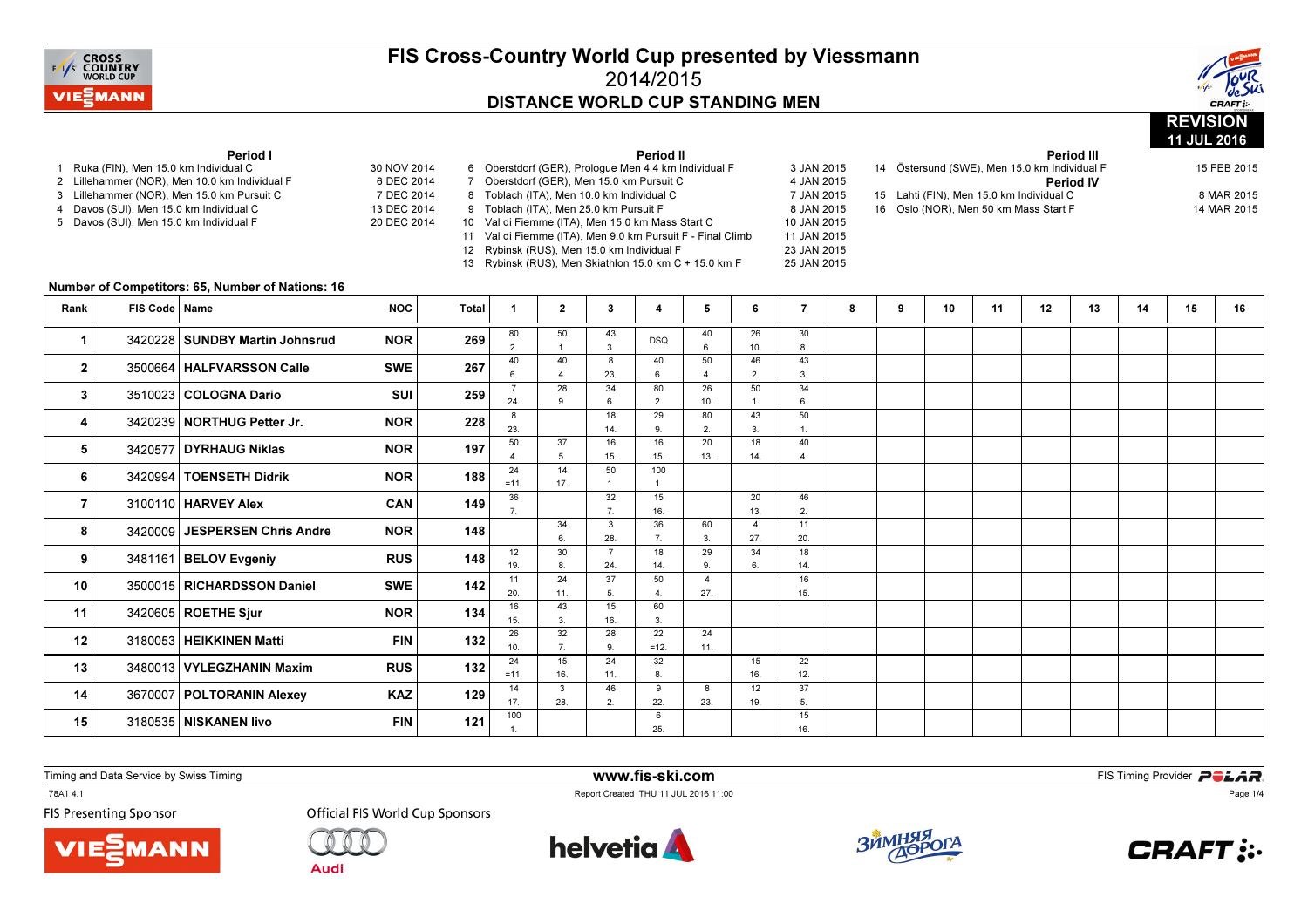



|      |                 |                                |            |              |                       |                       |                       |                         |                         |                        |                       |   |   |    |    |    |    |    | 11<br>11 JUL 2016 |    |  |
|------|-----------------|--------------------------------|------------|--------------|-----------------------|-----------------------|-----------------------|-------------------------|-------------------------|------------------------|-----------------------|---|---|----|----|----|----|----|-------------------|----|--|
| Rank | FIS Code   Name |                                | <b>NOC</b> | <b>Total</b> | $\mathbf{1}$          | $\mathbf{2}$          | $\mathbf{3}$          | $\overline{\mathbf{4}}$ | $5^{\circ}$             | 6                      | $\overline{7}$        | 8 | 9 | 10 | 11 | 12 | 13 | 14 | 15                | 16 |  |
| 16   |                 | 3420376 GLOEERSEN Anders       | <b>NOR</b> | 107          |                       | $\overline{7}$<br>24. |                       |                         | 100<br>$\overline{1}$ . |                        |                       |   |   |    |    |    |    |    |                   |    |  |
| 17   | 1344711         | JAUHOJAERVI Sami               | <b>FIN</b> | 105          | 60<br>3.              |                       |                       | 45<br>5.                |                         |                        |                       |   |   |    |    |    |    |    |                   |    |  |
| 18   | 3420961         | <b>KROGH Finn Haagen</b>       | <b>NOR</b> | 92           |                       | 46<br>2.              | 10<br>21.             |                         | 36<br>7.                |                        |                       |   |   |    |    |    |    |    |                   |    |  |
| 19   | 1345875         | GAILLARD Jean Marc             | <b>FRA</b> | 91           |                       | 12<br>$=19.$          | 12<br>19.             | 22<br>$=12.$            | 45<br>5.                |                        |                       |   |   |    |    |    |    |    |                   |    |  |
| 20   |                 | 3500139   HELLNER Marcus       | <b>SWE</b> | 90           | $\overline{4}$<br>27. |                       |                       | 3<br>28.                | 18<br>14.               | 37<br>5.               | 28<br>9.              |   |   |    |    |    |    |    |                   |    |  |
| 21   | 3290379         | <b>DE FABIANI Francesco</b>    | <b>ITA</b> | 87           | 20<br>13.             | 6<br>25.              | 22<br>12.             |                         | $\overline{7}$<br>24.   |                        | 32<br>7.              |   |   |    |    |    |    |    |                   |    |  |
| 22   | 3420199         | <b>OESTENSEN Simen Haakon</b>  | <b>NOR</b> | 82           | 32<br>8.              |                       | 40<br>4.              |                         | 10<br>21.               |                        |                       |   |   |    |    |    |    |    |                   |    |  |
| 23   |                 | 3150069 JAKS Martin            | CZE        | 75           | 13<br>18.             | $\mathbf{1}$<br>30.   |                       | 26<br>10.               | 13<br>18.               | 22<br>12.              |                       |   |   |    |    |    |    |    |                   |    |  |
| 24   |                 | 3480695 BESSMERTNYKH Alexander | <b>RUS</b> | 70           | 45<br>5.              |                       |                       | 11<br>20.               |                         |                        | 14<br>17.             |   |   |    |    |    |    |    |                   |    |  |
| 25   |                 | 3420909 GOLBERG Paal           | <b>NOR</b> | 65           | 29<br>9.              | 22<br>12.             | 14<br>$=17.$          |                         |                         |                        |                       |   |   |    |    |    |    |    |                   |    |  |
| 26   | 3190111         | <b>MANIFICAT Maurice</b>       | <b>FRA</b> | 64           |                       |                       |                       |                         | 32<br>8.                | 28<br>9.               | $\overline{4}$<br>27. |   |   |    |    |    |    |    |                   |    |  |
| 27   | 1362656         | <b>LIVERS Toni</b>             | SUI        | 62           |                       | 26<br>10.             |                       | $\overline{7}$<br>24.   | 9<br>22.                | $\overline{7}$<br>24.  | 13<br>18.             |   |   |    |    |    |    |    |                   |    |  |
| 28   |                 | 3420036 ROENNING Eldar         | <b>NOR</b> | 59           |                       |                       | 5<br>26.              | 14<br>17.               |                         | 16<br>15.              | 24<br>11.             |   |   |    |    |    |    |    |                   |    |  |
| 29   |                 | 3480314 CHERNOUSOV Ilia        | <b>RUS</b> | 52           |                       |                       | $\overline{4}$<br>27. |                         |                         | 40<br>$\overline{4}$ . | 8<br>23.              |   |   |    |    |    |    |    |                   |    |  |
| 30   |                 | 3420672 SVEEN Simen Andreas    | <b>NOR</b> | 48           |                       |                       | 20<br>13.             |                         | 5<br>26.                | 11<br>20.              | 12<br>19.             |   |   |    |    |    |    |    |                   |    |  |
| 31   |                 | 3180054 NOUSIAINEN Ville       | <b>FIN</b> | 45           | 10<br>21.             |                       | 11<br>20.             | 24<br>11.               |                         |                        |                       |   |   |    |    |    |    |    |                   |    |  |
| 32   | 3510342         | <b>BAUMANN Jonas</b>           | SUI        | 44           |                       |                       |                       |                         | 14<br>17.               | 30<br>8.               |                       |   |   |    |    |    |    |    |                   |    |  |
| 33   |                 | 1217350 BAUER Lukas            | <b>CZE</b> | 41           |                       | 5<br>26.              | $\overline{1}$<br>30. | 13<br>18.               | 22<br>12.<br>15         |                        |                       |   |   |    |    |    |    |    |                   |    |  |
| 34   | 3190029         | <b>DUVILLARD Robin</b>         | <b>FRA</b> | 39           |                       |                       |                       |                         | 16.                     | 24<br>11.              |                       |   |   |    |    |    |    |    |                   |    |  |
| 35   | 3290016         | <b>CLARA Roland</b>            | <b>ITA</b> | 37           |                       | 9<br>22.              |                       |                         |                         | 8<br>23.               | 20<br>13.             |   |   |    |    |    |    |    |                   |    |  |
| 36   |                 | 3500141   NELSON Lars          | <b>SWE</b> | 37           | 15<br>16.             | $\overline{2}$<br>29. |                       | 8<br>23.                | 12<br>19.               |                        |                       |   |   |    |    |    |    |    |                   |    |  |

Timing and Data Service by Swiss Timing

\_78A1 4.1

**FIS Presenting Sponsor** 





**Official FIS World Cup Sponsors** 



www.fis-ski.com

Report Created THU 11 JUL 2016 11:00



**m**<br>FIS Timing Provider<br>Is 11:00



Page 2/4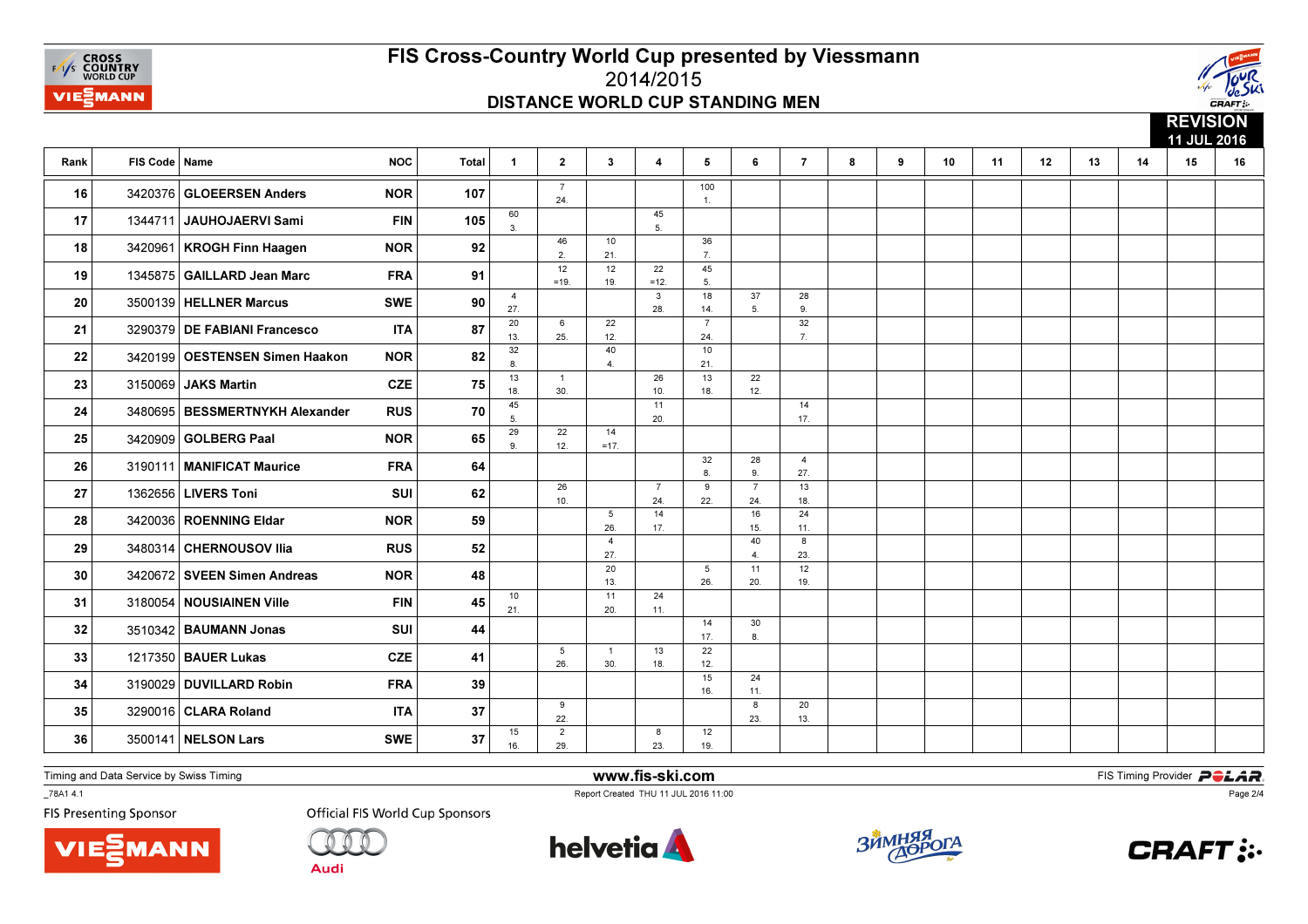



|      |                 |                                  |            |                 |                        |                       |                       |                         |                       |                        |                        |   |   |                 |    |    |    |    | <b>NEVIOIUN</b><br>11 JUL 2016 |    |
|------|-----------------|----------------------------------|------------|-----------------|------------------------|-----------------------|-----------------------|-------------------------|-----------------------|------------------------|------------------------|---|---|-----------------|----|----|----|----|--------------------------------|----|
| Rank | FIS Code   Name |                                  | <b>NOC</b> | <b>Total</b>    | $\mathbf{1}$           | $\mathbf{2}$          | $\mathbf{3}$          | $\overline{\mathbf{4}}$ | $5^{\circ}$           | 6                      | $\overline{7}$         | 8 | 9 | 10 <sup>1</sup> | 11 | 12 | 13 | 14 | 15                             | 16 |
| 37   |                 | 3290245 NOECKLER Dietmar         | <b>ITA</b> | 35              | 9<br>22.               |                       |                       |                         |                       |                        | $\overline{26}$<br>10. |   |   |                 |    |    |    |    |                                |    |
| 38   |                 | 3481132   LARKOV Andrey          | <b>RUS</b> | 32              |                        |                       |                       |                         |                       | 32<br>$\overline{7}$ . |                        |   |   |                 |    |    |    |    |                                |    |
| 39   |                 | 3180301 LEHTONEN Lari            | <b>FIN</b> | 30              |                        |                       | 30<br>8.              |                         |                       |                        |                        |   |   |                 |    |    |    |    |                                |    |
| 40   |                 | 3050159 TRITSCHER Bernhard       | <b>AUT</b> | 30 <sup>°</sup> |                        | 12<br>$=19.$          |                       |                         | 16<br>15.             |                        | $\overline{2}$<br>29.  |   |   |                 |    |    |    |    |                                |    |
| 41   |                 | 3500153 JOHANSSON Martin         | <b>SWE</b> | 29              | $5\overline{)}$<br>26. | 18<br>14.             |                       |                         | 6<br>25.              |                        |                        |   |   |                 |    |    |    |    |                                |    |
| 42   |                 | 3480317 TURYSHEV Sergey          | <b>RUS</b> | 28              | $\,$ 6<br>25.          | 10<br>21.             |                       |                         | $\overline{2}$<br>29. | 10<br>21.              |                        |   |   |                 |    |    |    |    |                                |    |
| 43   |                 | 3100190 BABIKOV Ivan             | CAN        | 27              |                        |                       | 26<br>10.             |                         |                       |                        | $\overline{1}$<br>30.  |   |   |                 |    |    |    |    |                                |    |
| 44   |                 | 3220002 MUSGRAVE Andrew          | <b>GBR</b> | 25              |                        | 20<br>13.             |                       |                         |                       |                        | 5<br>26.               |   |   |                 |    |    |    |    |                                |    |
| 45   | 3480533         | <b>VOLZHENTSEV Stanislav</b>     | <b>RUS</b> | 23              |                        |                       |                       | 10<br>21.               |                       | 13<br>18.              |                        |   |   |                 |    |    |    |    |                                |    |
| 46   |                 | 3100006   KERSHAW Devon          | CAN        | 20              | 18<br>14.              |                       | $\overline{2}$<br>29. |                         |                       |                        |                        |   |   |                 |    |    |    |    |                                |    |
| 47   |                 | 3480016   LEGKOV Alexander       | <b>RUS</b> | 20              | $\overline{1}$<br>30.  | 16<br>15.             |                       |                         | $\mathbf{3}$<br>28.   |                        |                        |   |   |                 |    |    |    |    |                                |    |
| 48   |                 | 3200205 BOEGL Lucas              | <b>GER</b> | 20              |                        |                       |                       |                         |                       | 14<br>17.              | 6<br>25.               |   |   |                 |    |    |    |    |                                |    |
| 49   |                 | 1362947 PERL Curdin              | SUI        | 19              |                        | 13<br>18.             |                       |                         |                       | $\mathbf{3}$<br>28.    | 3<br>28.               |   |   |                 |    |    |    |    |                                |    |
| 50   |                 | 3480982 SKOBELEV Vladislav       | <b>RUS</b> | 18              |                        |                       |                       | 12<br>19.               |                       | 6<br>25.               |                        |   |   |                 |    |    |    |    |                                |    |
| 51   |                 | 3421779   KRUEGER Simen Hegstad  | <b>NOR</b> | 17              |                        | 8<br>23.              | 9<br>22.              |                         |                       |                        |                        |   |   |                 |    |    |    |    |                                |    |
| 52   |                 | 3421320   IVERSEN Emil           | <b>NOR</b> | 14              |                        |                       | 14<br>$=17.$          |                         |                       |                        |                        |   |   |                 |    |    |    |    |                                |    |
| 53   |                 | 3200208 DOTZLER Hannes           | <b>GER</b> | 13              |                        |                       |                       | $\overline{4}$<br>27.   |                       |                        | 9<br>22.               |   |   |                 |    |    |    |    |                                |    |
| 54   |                 | 3200356 DOBLER Jonas             | <b>GER</b> | 12              |                        | $\overline{4}$<br>27. |                       | $\overline{1}$<br>30.   |                       |                        | $\overline{7}$<br>24.  |   |   |                 |    |    |    |    |                                |    |
| 55   |                 | 3190105   PERRILLAT BOITEUX Ivan | <b>FRA</b> | 11              |                        |                       |                       |                         | 11<br>20.             |                        |                        |   |   |                 |    |    |    |    |                                |    |
| 56   | 3500259         | JOENSSON Emil                    | <b>SWE</b> | 11              |                        |                       |                       |                         |                       | $\overline{1}$<br>30.  | 10<br>21.              |   |   |                 |    |    |    |    |                                |    |
| 57   |                 | 3290007 HOFER David              | <b>ITA</b> | 9               |                        |                       |                       |                         |                       | 9<br>22.               |                        |   |   |                 |    |    |    |    |                                |    |

Timing and Data Service by Swiss Timing

**MANN** 

\_78A1 4.1

**FIS Presenting Sponsor** 



**Audi** 

 www.fis-ski.comReport Created THU 11 JUL 2016 11:00

**m**<br>FIS Timing Provider<br>Is 11:00







Page 3/4